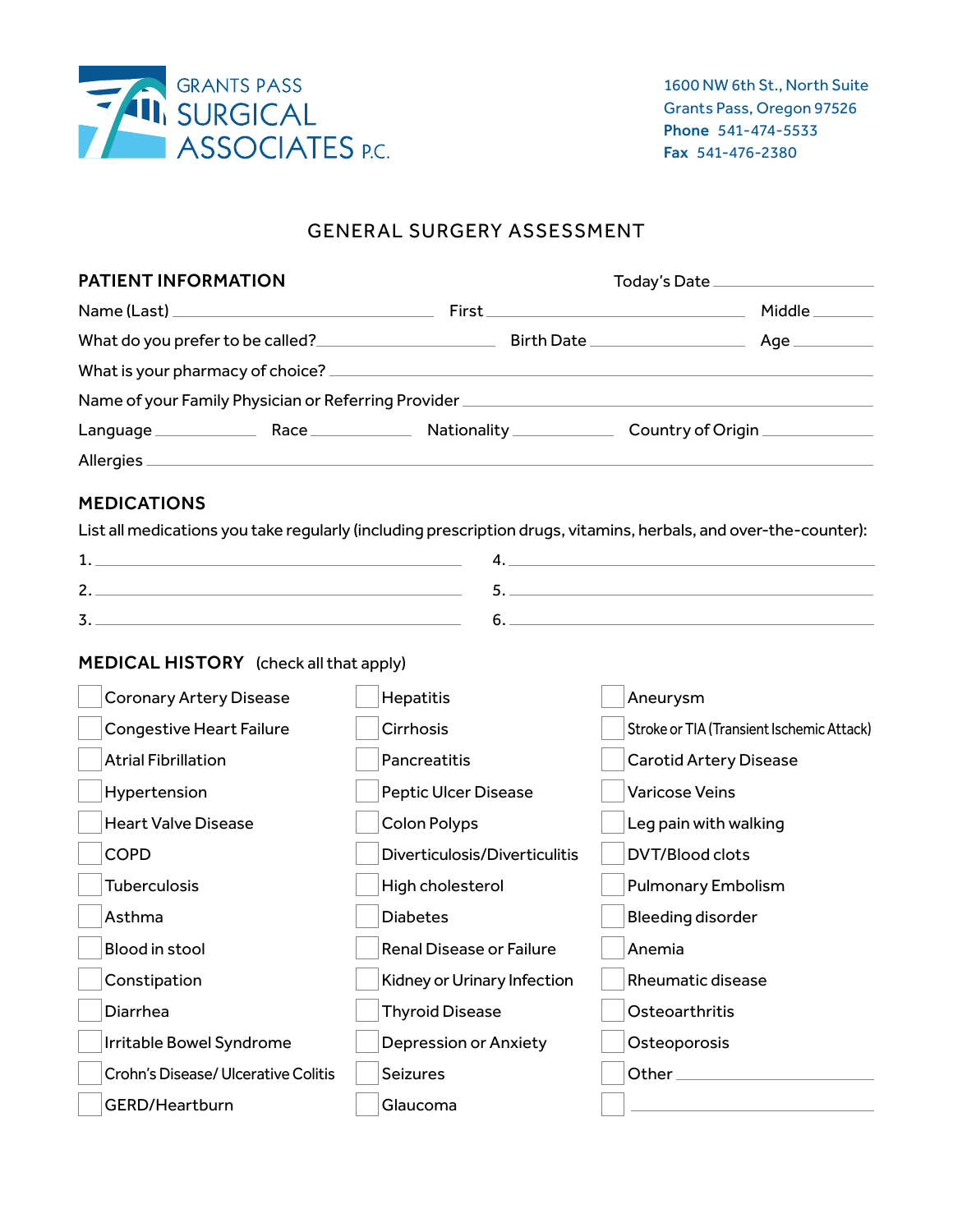|  | Grants Pass Surgical Associates, P.C. |  |
|--|---------------------------------------|--|
|  |                                       |  |

## GENERAL SURGERY ASSESSMENT

| $Name_$                                                                             |            |           |                                                                                                           |
|-------------------------------------------------------------------------------------|------------|-----------|-----------------------------------------------------------------------------------------------------------|
| <b>SURGICAL HISTORY</b> (please include approximate date and surgeon/facility)      |            |           |                                                                                                           |
|                                                                                     |            |           |                                                                                                           |
| 2.                                                                                  |            |           | 5.                                                                                                        |
|                                                                                     |            |           | 6.                                                                                                        |
| <b>COLONOSCOPY</b>                                                                  |            |           |                                                                                                           |
| Have you had a colonoscopy?                                                         | No         |           |                                                                                                           |
|                                                                                     |            |           |                                                                                                           |
| <b>SOCIAL</b>                                                                       |            |           |                                                                                                           |
|                                                                                     |            |           |                                                                                                           |
| Have you ever used tobacco?                                                         | Yes        | No        |                                                                                                           |
| Marijuana?                                                                          | <b>Yes</b> | <b>No</b> |                                                                                                           |
| Other drugs?                                                                        | Yes        | No        |                                                                                                           |
| <b>FAMILY MEDICAL HISTORY</b>                                                       |            |           |                                                                                                           |
|                                                                                     |            |           | Please list any diseases that run in your family (for example, heart disease, stroke, bleeding disorders) |
|                                                                                     |            |           |                                                                                                           |
| If there is a family history of cancer, please complete the table on the next page. |            |           |                                                                                                           |
| <b>FOR WOMEN</b>                                                                    |            |           |                                                                                                           |
| Date of last menstrual period _________________                                     |            |           |                                                                                                           |
| Date of last mammogram                                                              |            |           | History of abnormal mammograms?<br>Yes<br>No                                                              |
|                                                                                     |            |           | History of abnormal Pap exams?<br>No<br>Yes                                                               |
|                                                                                     |            |           |                                                                                                           |

Number of pregnancies \_\_\_\_\_\_\_\_\_\_\_\_\_ Number of live births \_\_\_\_\_\_\_\_\_\_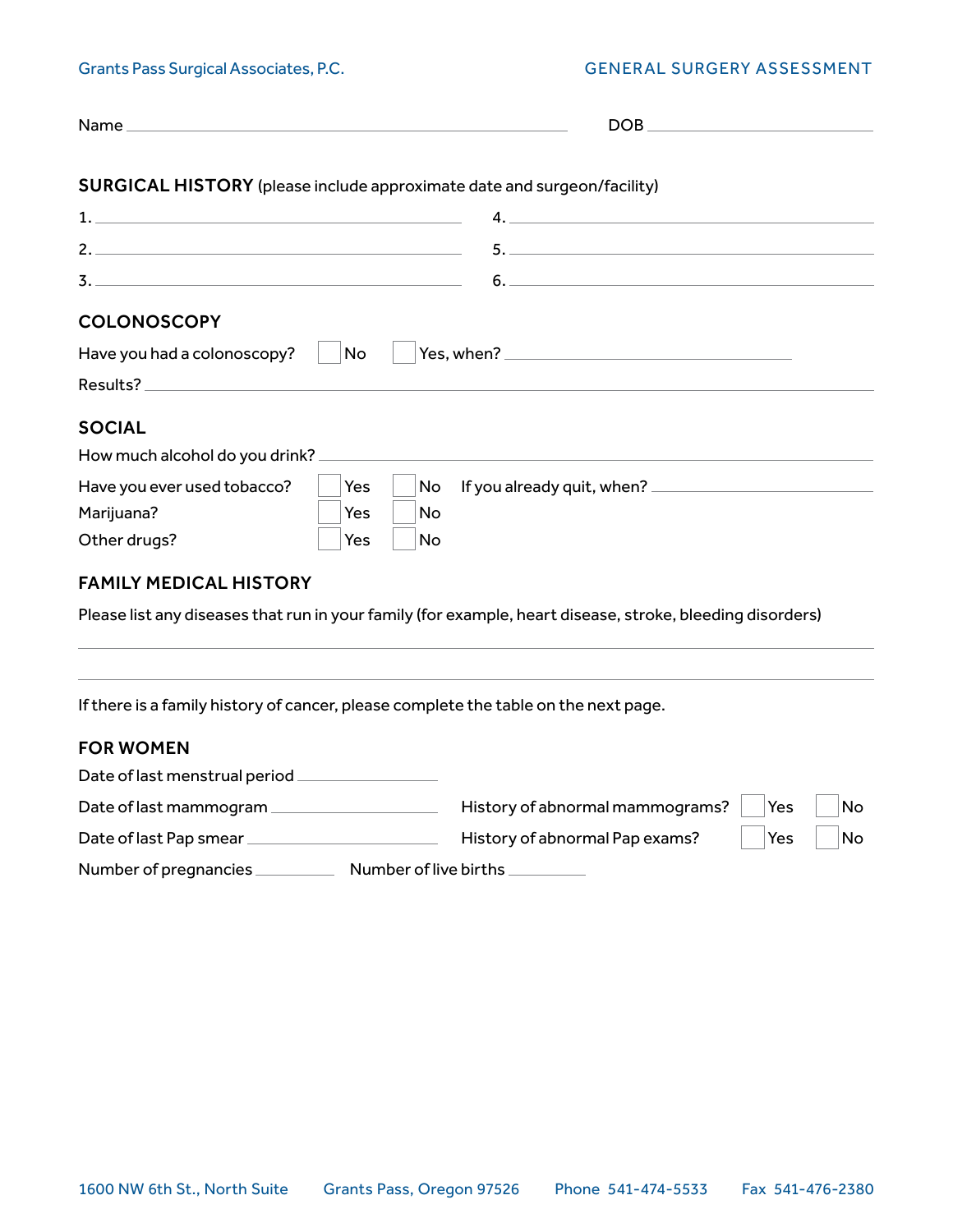## Grants Pass Surgical Associates, P.C. GENERAL SURGERY ASSESSMENT

Name DOB

## FAMILY CANCER HISTORY

Please list your family member's relation to you and their age at cancer diagnosis.\*

|                                                                                                              | Mother's Side | <b>Father's Side</b> |
|--------------------------------------------------------------------------------------------------------------|---------------|----------------------|
| Uterine Cancer                                                                                               |               |                      |
| <b>Colon/Rectal Cancer</b>                                                                                   |               |                      |
| <b>Stomach Cancer</b>                                                                                        |               |                      |
| <b>Small Bowel Cancer</b>                                                                                    |               |                      |
| <b>Brain Cancer</b>                                                                                          |               |                      |
| Kidney or Urinary Tract Cancer                                                                               |               |                      |
| <b>Colon Polyps</b>                                                                                          |               |                      |
|                                                                                                              |               |                      |
| <b>Breast Cancer</b>                                                                                         |               |                      |
| <b>Ovarian Cancer</b>                                                                                        |               |                      |
| <b>Pancreatic Cancer</b>                                                                                     |               |                      |
| Ashkenazi Jewish Decent?<br>Yes                                                                              | No            |                      |
| Have you or your family members ever had genetic testing?                                                    | No            | Yes, results?        |
| Is there any other cancer in a family member that is not listed above? Please list their relation and age at |               |                      |
| diagnosis here:                                                                                              |               |                      |

\* *First Degree Relatives = Mother/Father/Sister/Brother/Children*